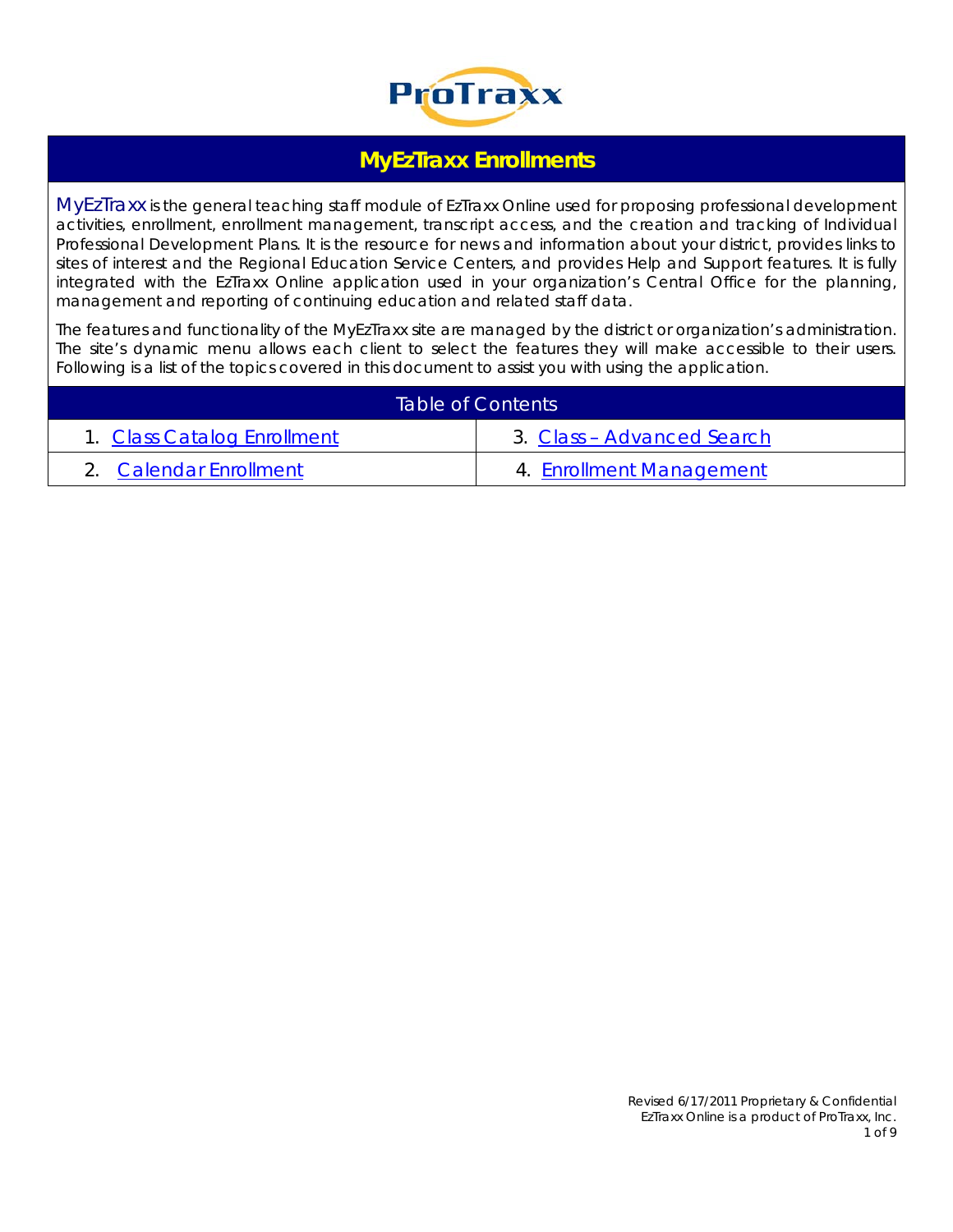<span id="page-1-0"></span>

|                                                                                                                                                                                                                                                                                                                                                              | 1. Class Catalog Enrollment                                                                                                                                                                                                                                                                                                                                                                                                                                                                                                                                                                                                                                                                                                                            |
|--------------------------------------------------------------------------------------------------------------------------------------------------------------------------------------------------------------------------------------------------------------------------------------------------------------------------------------------------------------|--------------------------------------------------------------------------------------------------------------------------------------------------------------------------------------------------------------------------------------------------------------------------------------------------------------------------------------------------------------------------------------------------------------------------------------------------------------------------------------------------------------------------------------------------------------------------------------------------------------------------------------------------------------------------------------------------------------------------------------------------------|
| Utilizing the Class Catalog Enrollments feature is one method of searching for activities.                                                                                                                                                                                                                                                                   |                                                                                                                                                                                                                                                                                                                                                                                                                                                                                                                                                                                                                                                                                                                                                        |
| Once you login to your online MyEzTraxx site,<br>$\bullet$<br>select ENROLLMENTS / Class Catalog.                                                                                                                                                                                                                                                            | <b>ENROLLMENTS</b><br><b>FORMS</b><br><b>INSTRUCTO</b><br>Class - Advanced Search<br>Class Calendar<br>Class Catalog<br><b>Enrollment Management</b><br>Service Powider                                                                                                                                                                                                                                                                                                                                                                                                                                                                                                                                                                                |
| The CLASS CATALOG page is now open.<br><b>Scroll</b> through the returned results by Activity<br>Group Topic or Perform a quick search. Type in or<br>select any relevant information that will refine your<br>search, or leave all fields empty to return all<br>records.<br>Click the Search button.<br>۰                                                  | Quick Search<br>Date<br>Audience<br>Subjec<br>AI<br><b>Search</b><br>Advanced Search Search Goals<br>Page: 1 of 2<br>$\ll$ [35]<br><b>Administration &amp; Supervision</b><br><b>View Details</b><br>What Every Teacher Needs to Know About ProTraxx Part 1<br>Activity Code: 999-08-302-005 Session Count: 2 10 of 10 Seats taken.<br>Sub Title: Learning ExTraxx (Group 2)<br>Description: Do you want to learn how to keep an updated CEU trascript for all reporting out and<br>class for you!<br>Subject Area: [Administration & Supervision] [Effective Teaching & Instruction] [Technology<br>Target Audience: [All Staff]<br>Schedules:<br>Start Date Start Time End Time<br>Room #<br>Location<br>2/01/2008 9:00 AM<br>12:00<br>Central Offic |
| The CLASS CATALOG page will refresh.                                                                                                                                                                                                                                                                                                                         | <b>View Details</b><br><b>Effective Teaching Strategies</b><br>Activity Code: 999-10-302-002 Session Count: 1 1 of 10 Seats taken. People on Waitlist: 0                                                                                                                                                                                                                                                                                                                                                                                                                                                                                                                                                                                               |
| If space is available in an activity class, the <b>Enroll</b><br>$\bullet$<br>button will appear.                                                                                                                                                                                                                                                            | Sub Title: CALI<br>Description: test<br>Subject Area: [Administration & Supervision]<br>Target Audience: [Administrators Only]<br>Schedules:<br>Start Date Start Time End Time Location<br>Room #                                                                                                                                                                                                                                                                                                                                                                                                                                                                                                                                                      |
| If the activity class is full, you may see the Add to<br>$\bullet$<br>Waitlist button option.                                                                                                                                                                                                                                                                | 06/19/2009 9:00 AM 12:00 AM High School 1<br>444<br>Prerequisites:<br>Activity                                                                                                                                                                                                                                                                                                                                                                                                                                                                                                                                                                                                                                                                         |
| If you are already enrolled in an activity class, the<br>$\bullet$<br>message "YOU ARE ALREADY ENROLLED FOR THIS<br>CLASS" will appear.                                                                                                                                                                                                                      | None<br>YOU ARE ALREADY ENROLLED FOR THIS CLASS                                                                                                                                                                                                                                                                                                                                                                                                                                                                                                                                                                                                                                                                                                        |
| If you attempt to enroll in an activity class which<br>$\bullet$<br>would create a scheduling conflict based on<br>enrollment in other activities, the message "A<br>SCHEDULE CONFLICT EXISTS. YOU WILL NOT BE ABLE<br>TO ENROLL IN THIS CLASS" will appear. You must<br>edit your schedule in order to enroll in this class<br>(see ENROLLMENT MANAGEMENT). |                                                                                                                                                                                                                                                                                                                                                                                                                                                                                                                                                                                                                                                                                                                                                        |
| <b>Click the Enroll button.</b><br>When prompted "Are you sure you want to enroll<br>for this class?", click the OK button.                                                                                                                                                                                                                                  | Enroll<br><b>Back to Class Catalo</b><br><b>View Activity Class</b><br>Activity Name: Effective Teaching Strategie<br>Sub Title: CALI                                                                                                                                                                                                                                                                                                                                                                                                                                                                                                                                                                                                                  |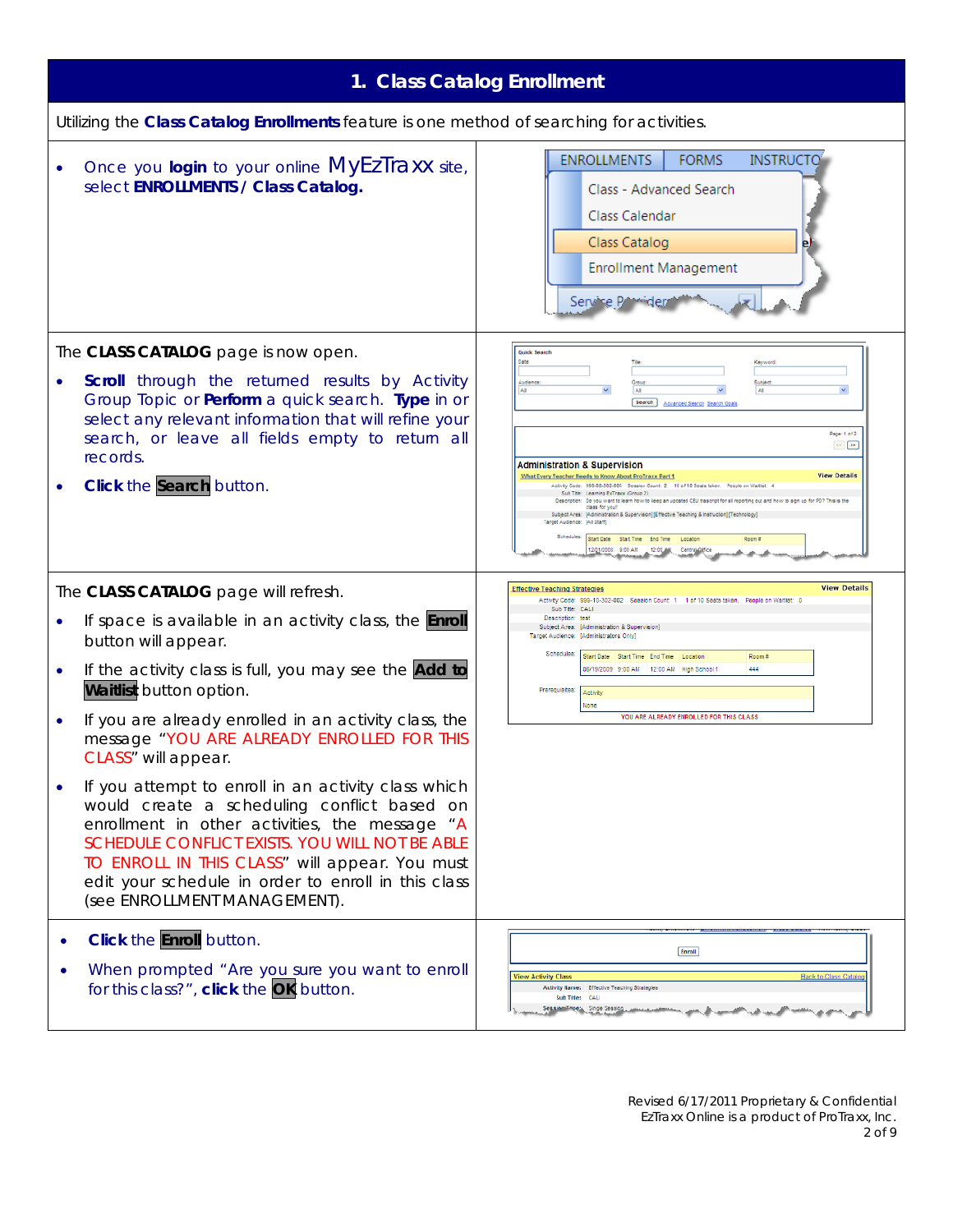The **ENROLLMENT CONFIRMATION** page is now open.

Notice the **PENDING** status of the class you just enrolled. Your enrollment approval/denial will be determined by pre-determined administrators. Once your enrollment status has changed, it will be automatically updated on your **ENROLLMENT MANAGEMENT** page.

Note: You can enrollments according to Activity, Start date and Enrollment Status by dragging their respective title above the table menu.

| Start Date:            |                    |                          | Activity Name:                                                                                                                                          |                   |                                  |                                    | <b>Enrollment Status:</b> | All    |                   |   |
|------------------------|--------------------|--------------------------|---------------------------------------------------------------------------------------------------------------------------------------------------------|-------------------|----------------------------------|------------------------------------|---------------------------|--------|-------------------|---|
|                        |                    |                          |                                                                                                                                                         |                   |                                  |                                    |                           |        | Search/Filter     |   |
| Withdraw<br>Enrollment | Evaluation<br>Form | Class:<br><b>Details</b> | Drag a column header and drop it here to group by that column - Groupable Columns (Activity   Start Date   Course Code   Enrollment Status)<br>Activity | <b>Start Date</b> | Course<br>Code                   | <b>Enrollment</b><br><b>Status</b> | <b>Status</b>             | Trans# | Payment<br>Method | p |
|                        |                    | <b>Details</b>           | Salina's<br>EzTraxx<br>Introduction                                                                                                                     | 05/30/2011        | 999-<br>$11 -$<br>$302 -$<br>011 | APPROVED                           | <b>COMPLETED</b>          |        |                   |   |
|                        |                    | <b>Details</b>           | Salina EzTraxx<br>Introduction                                                                                                                          | 05/13/2011        | 999-<br>$10 -$<br>$302 -$<br>022 | CONFIRMED                          | <b>COMPLETED</b>          |        |                   |   |

Home

Revised 6/17/2011 Proprietary & Confidential EzTraxx Online is a product of ProTraxx, Inc. 3 of 9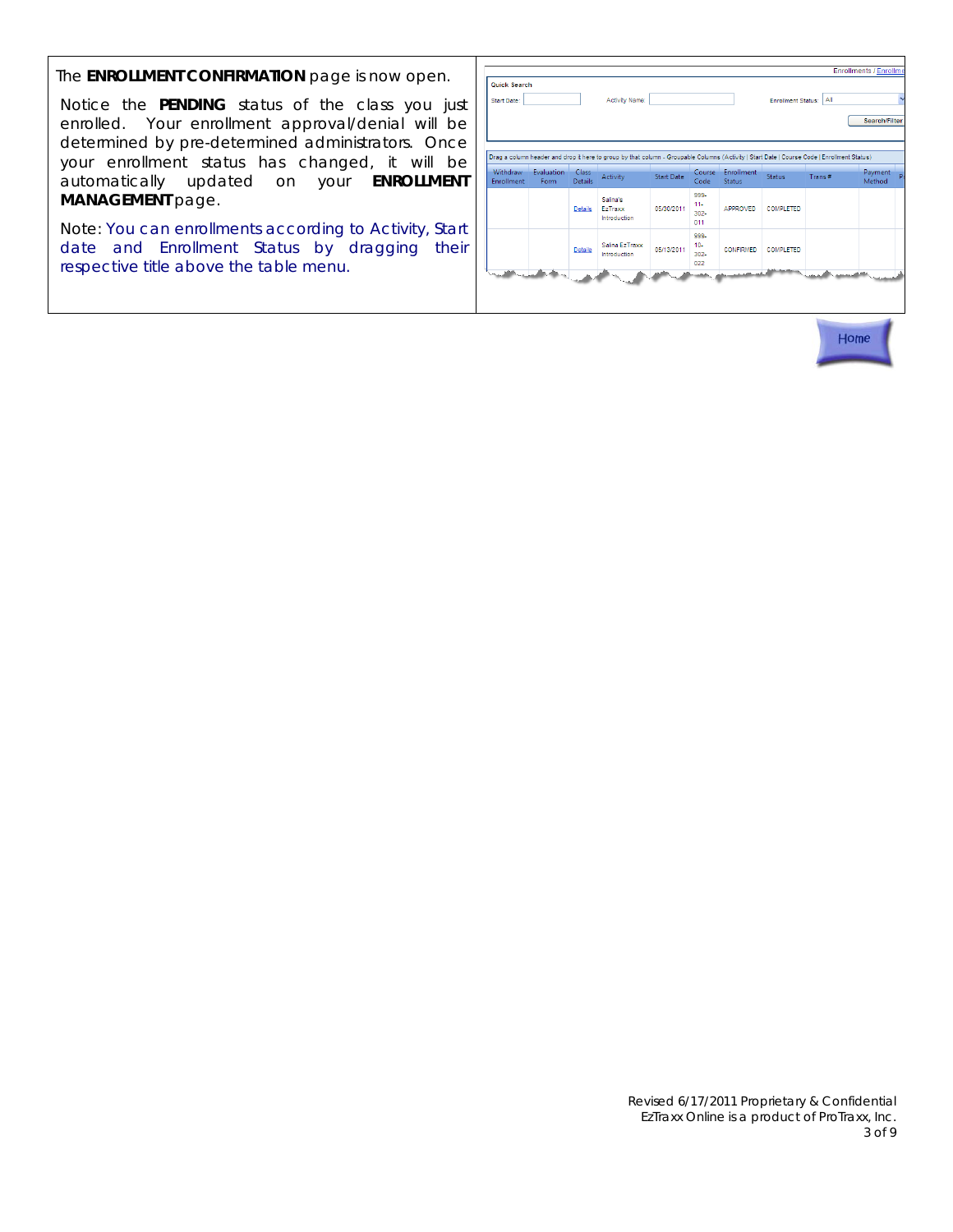<span id="page-3-0"></span>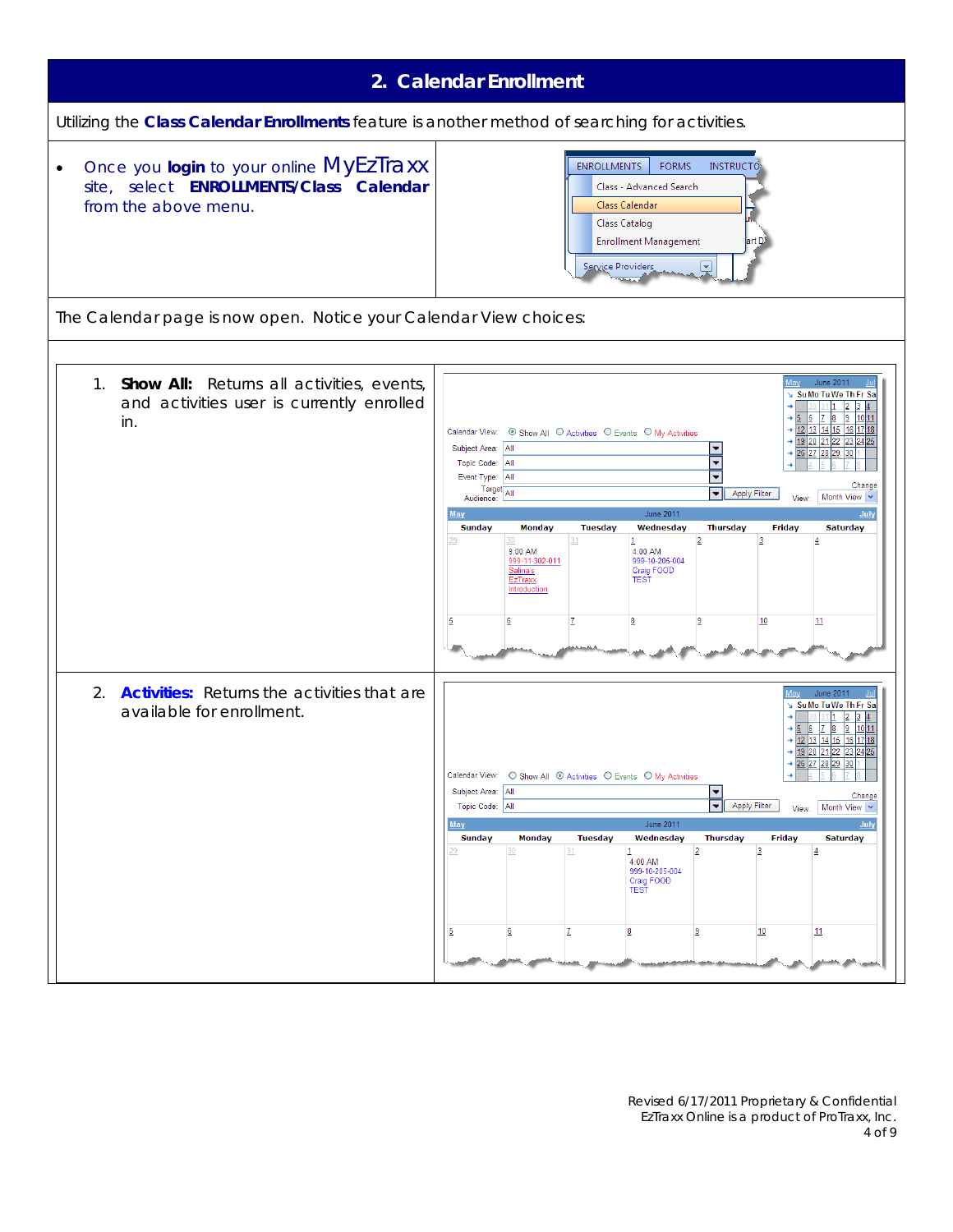| 3. Events: Returns any events entered into<br>the calendar by administrators. This is a<br>viewing feature created to help avoid<br>scheduling conflicts.                              | June 2011<br>Su Mo Tu We Th Fr Sa<br>11<br>$\frac{8}{2}$<br>19<br>1011<br><u>12 13 14 15 </u><br>16 17 18<br>20<br>$21$ $22$<br>28 29<br>○ Show All ○ Activities ● Events ○ My Activities<br>Calendar View:<br>Event Type: All<br>$\blacktriangledown$<br>Change<br>$T \text{arget}$ All<br>Apply Filter<br>$\blacktriangledown$<br>Month View $\sim$<br>View:<br>Audience:<br><b>June 2011</b><br>July<br>May<br><b>Monday</b><br><b>Tuesday</b><br>Wednesday<br>Friday<br><b>Saturday</b><br><b>Sunday</b><br><b>Thursday</b><br>29<br>30<br>31<br>2<br>3<br>$\overline{4}$<br>6<br>10<br>11<br>5<br>18 |
|----------------------------------------------------------------------------------------------------------------------------------------------------------------------------------------|-----------------------------------------------------------------------------------------------------------------------------------------------------------------------------------------------------------------------------------------------------------------------------------------------------------------------------------------------------------------------------------------------------------------------------------------------------------------------------------------------------------------------------------------------------------------------------------------------------------|
| 4. My Activities: Returns activities that the<br>user is currently enrolled in.                                                                                                        | <b>June 2011</b><br>Su Mo Tu We Th Fr Sa<br>Calendar View:<br>○ Show All ○ Activities ○ Events ● My Activities<br>Subject Area: All<br>$\frac{1}{1}$<br>Change<br><b>Apply Filter</b><br>Topic Code: All<br>Month View $\vee$<br>View:<br><b>June 2011</b><br><b>May</b><br>July<br><b>Tuesday</b><br>Wednesday<br><b>Thursday</b><br>Friday<br><b>Saturday</b><br>Sunday<br><b>Monday</b><br>31<br>$\overline{4}$<br>30<br>-1<br>$9:00$ AM<br>999-11-302-011<br>Salina's EzTraxx<br>Introduction<br>Z<br>9<br>10<br>11<br>6<br>8                                                                         |
| To enroll in an activity:<br>Select the Activities Calendar view.<br><b>Click</b> on the underscored title of the activity<br>you would like to enroll in.                             | 14<br>9:00 AM<br>999-11-052-001<br>CALI in your<br>Classroom:<br>Marzano and<br>Effective<br>Teaching<br>Strategies                                                                                                                                                                                                                                                                                                                                                                                                                                                                                       |
| The catalog page is now open.<br>Click the <b>Enroll</b> button.<br>$\bullet$<br>When prompted "Are you sure you want to<br>$\bullet$<br>enroll for this class?", click the OK button. | Activity Enrollment > Enrollment Management > Class Catalog > View Activity Class<br>Enroll<br><b>View Activity Class</b><br><b>Back to Class Catalog</b><br>CALI in your Classroom: Marzano and Effective Teaching Strategies<br><b>Activity Name:</b><br><b>Sub Title:</b><br>Group 1                                                                                                                                                                                                                                                                                                                   |

Revised 6/17/2011 Proprietary & Confidential EzTraxx Online is a product of ProTraxx, Inc. 5 of 9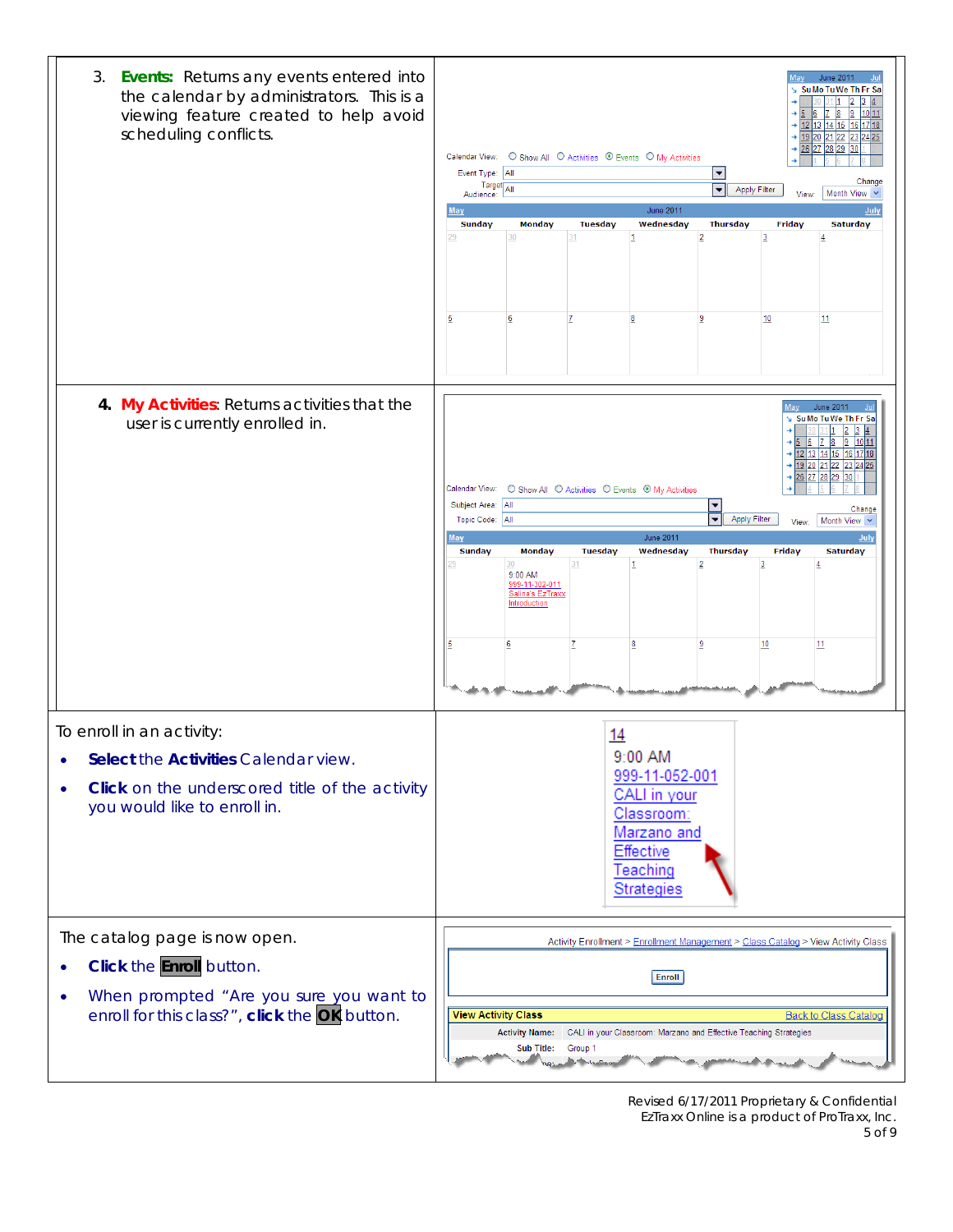The **ENROLLMENT MANAGMENT** page is now open.

Notice the **PENDING** status of the class you just enrolled. Your enrollment approval/denial will be determined by pre-determined administrators. Once your enrollment status has changed, it will be automatically updated on your **ENROLLMENT MANAGEMENT** page.

Note: You can enrollments according to Activity, Start date and Enrollment Status by dragging their respective title above the table menu.

|                                           |                           |                         |                                                                                                                                             |                   |                                  |                                    |                        |        | Enrollments / Enrollment Management |             |                      |
|-------------------------------------------|---------------------------|-------------------------|---------------------------------------------------------------------------------------------------------------------------------------------|-------------------|----------------------------------|------------------------------------|------------------------|--------|-------------------------------------|-------------|----------------------|
| <b>Quick Search</b><br><b>Start Date:</b> |                           |                         | Activity Name:                                                                                                                              |                   |                                  |                                    | Enrollment Status: All |        | <b>Search/Filter Results</b>        | $\ddotmark$ |                      |
|                                           |                           |                         | Drag a column header and drop it here to group by that column - Groupable Columns (Activity   Start Date   Course Code   Enrollment Status) |                   |                                  |                                    |                        |        |                                     |             |                      |
| <b>Withdraw</b><br>Enrollment             | <b>Evaluation</b><br>Form | Class<br><b>Details</b> | Activity                                                                                                                                    | <b>Start Date</b> | Course<br>Code                   | <b>Enrollment</b><br><b>Status</b> | <b>Status</b>          | Trans# | Payment<br>Method                   | Price       | <b>View</b><br>Award |
| Withdraw                                  |                           | <b>Details</b>          | CALI in your<br>Classroom:<br>Marzano and<br>Effective<br>Teaching<br>Strategies                                                            | 07/14/2011        | 999-<br>$11 -$<br>$052 -$<br>001 | <b>PENDING</b>                     | OPEN                   |        |                                     |             |                      |
| <b>Material Avenue</b>                    |                           |                         |                                                                                                                                             |                   | 999-                             |                                    |                        |        |                                     | للمعوضعة    |                      |
|                                           |                           |                         |                                                                                                                                             |                   |                                  |                                    |                        |        |                                     |             |                      |
|                                           |                           |                         |                                                                                                                                             |                   |                                  |                                    |                        |        |                                     |             |                      |
|                                           |                           |                         |                                                                                                                                             |                   |                                  |                                    |                        |        |                                     |             |                      |
|                                           |                           |                         |                                                                                                                                             |                   |                                  |                                    |                        |        |                                     |             |                      |
|                                           |                           |                         |                                                                                                                                             |                   |                                  |                                    |                        |        |                                     | Home        |                      |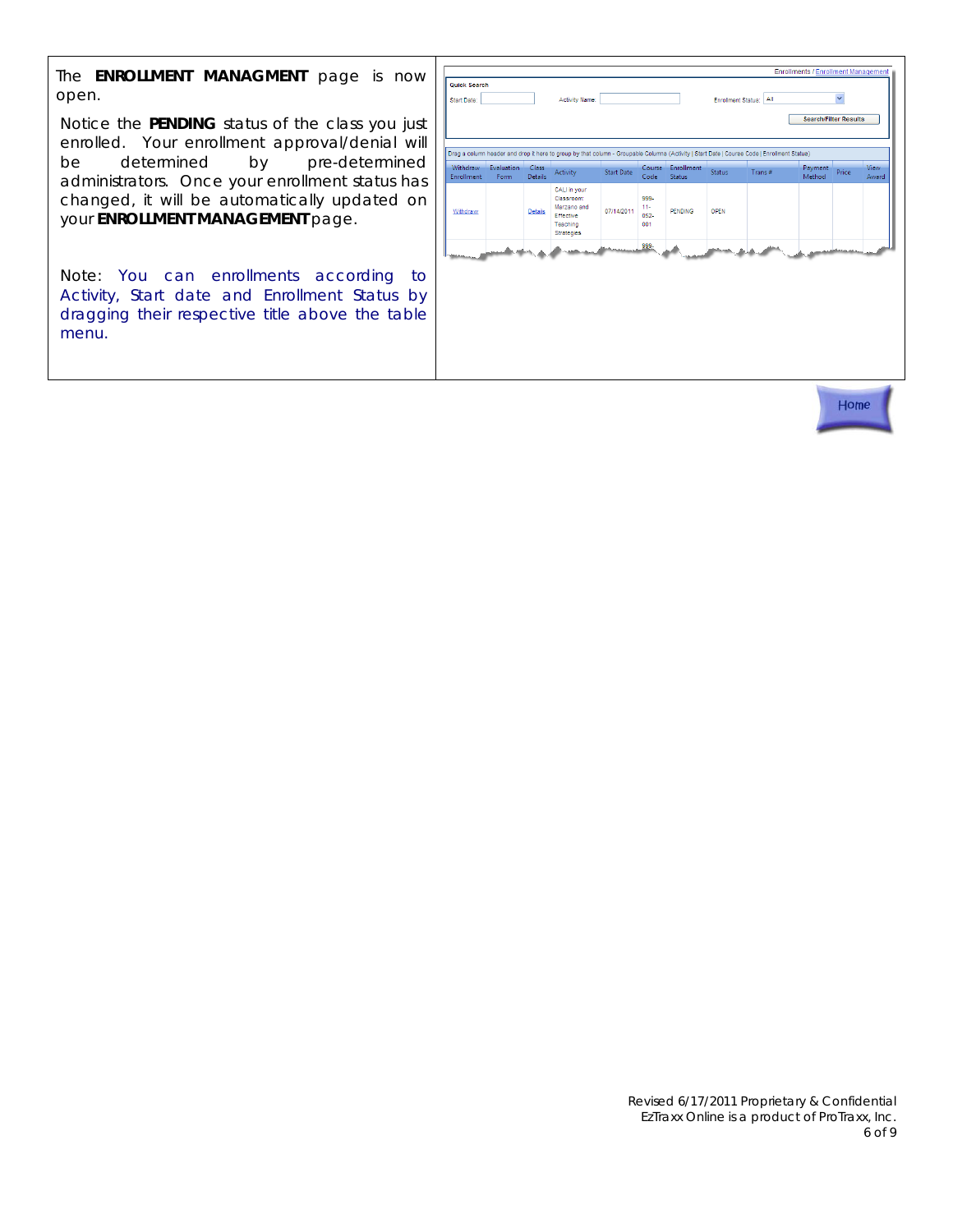<span id="page-6-0"></span>

|                                                                                                                                                                                                                                                                                                                                                                                                                         | 3. Class - Advanced Search                                                                                                                                                                                                                                                                                                                                                                                                                                                                                                                                                                                                                                                                                                                                                                                                                                                                                                                                                                                                                                                                                               |
|-------------------------------------------------------------------------------------------------------------------------------------------------------------------------------------------------------------------------------------------------------------------------------------------------------------------------------------------------------------------------------------------------------------------------|--------------------------------------------------------------------------------------------------------------------------------------------------------------------------------------------------------------------------------------------------------------------------------------------------------------------------------------------------------------------------------------------------------------------------------------------------------------------------------------------------------------------------------------------------------------------------------------------------------------------------------------------------------------------------------------------------------------------------------------------------------------------------------------------------------------------------------------------------------------------------------------------------------------------------------------------------------------------------------------------------------------------------------------------------------------------------------------------------------------------------|
| Utilizing the Class- Advanced Search feature is another method of searching for activities.                                                                                                                                                                                                                                                                                                                             |                                                                                                                                                                                                                                                                                                                                                                                                                                                                                                                                                                                                                                                                                                                                                                                                                                                                                                                                                                                                                                                                                                                          |
| Once you login to your online MyEzTraxx<br>۰<br>site, select ENROLLMENTS/Class - Advanced<br>Search from the above menu.                                                                                                                                                                                                                                                                                                | <b>ENROLLMENTS</b><br><b>FORMS</b><br><b>INSTRUCTG</b><br>Class - Advanced Search<br>Class Calendar<br>liick<br><b>Class Catalog</b><br><b>Enrollment Management</b><br>lart 1<br>k <mark>o =</mark> Username/Password                                                                                                                                                                                                                                                                                                                                                                                                                                                                                                                                                                                                                                                                                                                                                                                                                                                                                                   |
| The SEARCH ACTIVITY page is now open.<br>Type in or select any relevant information that<br>will refine your search, or leave all fields empty<br>to return all records.<br>Click the Search/Filter button.                                                                                                                                                                                                             | Enrollments / Enrollment Management / Activity Class Catalog > Search Activity<br>lass - Advanced Search<br>Name of Activity:<br>Keyword:<br>Activity Code: Provider Code: \\r\\\ \\ \ \ Topic Code:<br>Sequence Number:<br>⊡<br>Subject Area:<br>l Al<br>$\boxed{\blacksquare}$<br>Topic Code:<br>ΔI<br>$\Box$<br>All<br>Target Audience:<br>$\overline{\phantom{1}}$<br>Activity Group Topic: All<br><b>Start Date</b><br>End Date:<br>Search/Filter<br>Drag a column header and drop it here to group by that column - Groupable Columns (Topic) Start Date)<br>Course Information<br><b>Start Date</b><br>Activity<br><b>Topic</b><br>Course # 999-11-052-<br>No Associated Group<br>07/14/2011<br>CALI in your Classroom: Marzano and Effective Teaching<br>Strategies<br>001<br><b>Status: OPEN</b><br>Increase participants understanding of research<br>and applicaion of Marzano's Effecgtie Teaching<br>Strategies<br>06/18/2011<br>Introduction to Photoshop 101<br>Course # 999-10-301-<br>No Associated Group<br>Learn photoshop and how you can use it creating<br>005<br>websites.<br><b>Status: OPEN</b> |
| Available activities will be returned below in<br>alphabetical order by subject.<br>Notes:<br>You will not be able to view activities which have<br>already started.<br>You can group by the Topic and Start Date by<br>dragging their respective column headers and<br>dropping them above the table menu.<br>Select the activity to view or enroll in by<br>clicking its underscored name from the search<br>results. | Drag a column header and drop it here to group by that column - Groupable Columns (Topic   Start Date)<br>Course Information<br><b>Start Date</b><br>Activity<br>Topic<br>Course # 999-11-052-<br>No Associated Group<br>07/14/2011<br>CALI in your Classroom: Marzano and Effective Teaching<br>001<br><b>Strategies</b><br><b>Status: OPEN</b><br>Increase participants understanding of research<br>and applicaion of Marzano's Effecgtie Teaching<br>Strategies<br>06/18/2011<br>Introduction to Photoshop 101<br>Course # 999-10-301-<br>No Associated Group<br>Learn photoshop and how you can use it creating<br>005<br>websites.<br><b>Status: OPEN</b>                                                                                                                                                                                                                                                                                                                                                                                                                                                          |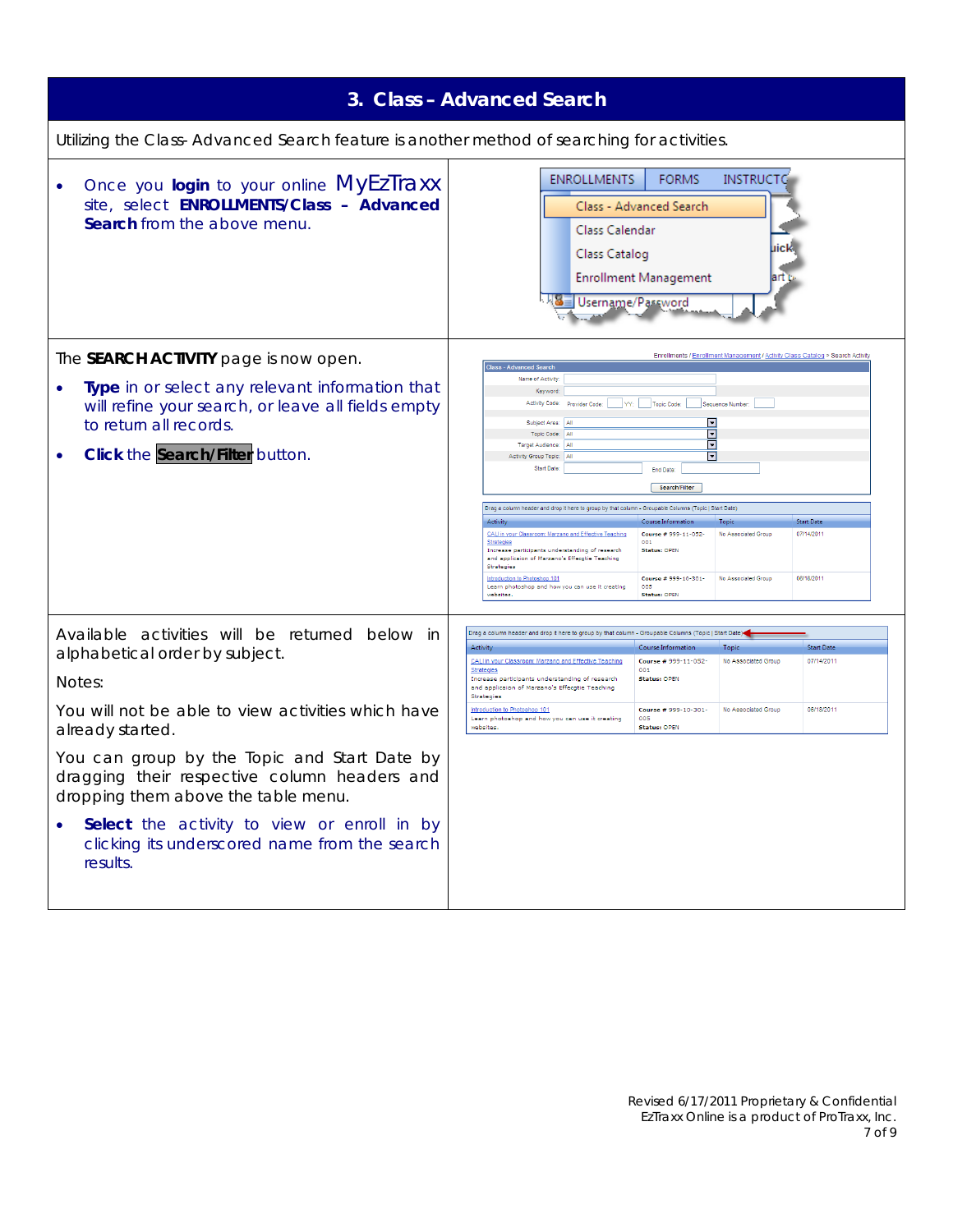| The CLASS CATALOG page will refresh.                                                                                                                                                                                                                                                                                                            | Activity Enrollment > Enrollment Management > Class Catalog > View Activity Class                                                                                                                                                                                                   |  |  |  |  |  |  |  |  |
|-------------------------------------------------------------------------------------------------------------------------------------------------------------------------------------------------------------------------------------------------------------------------------------------------------------------------------------------------|-------------------------------------------------------------------------------------------------------------------------------------------------------------------------------------------------------------------------------------------------------------------------------------|--|--|--|--|--|--|--|--|
| If space is available in an activity class, the<br><b>Enroll</b> button will appear.                                                                                                                                                                                                                                                            | Enroll                                                                                                                                                                                                                                                                              |  |  |  |  |  |  |  |  |
| If the activity class is full, you may see the Add<br>to Waitlist button option.                                                                                                                                                                                                                                                                | <b>View Activity Class</b><br><b>Back to Class Catalog</b><br>Activity Name: CALI in your Classroom: Marzano and Effective Teaching Strategies<br><b>Sub Title:</b><br>Group 1                                                                                                      |  |  |  |  |  |  |  |  |
| If you are already enrolled in an activity class,<br>the message "YOU ARE ALREADY ENROLLED<br>FOR THIS CLASS" will appear.                                                                                                                                                                                                                      |                                                                                                                                                                                                                                                                                     |  |  |  |  |  |  |  |  |
| If you attempt to enroll in an activity class which<br>would create a scheduling conflict based on<br>enrollment in other activities, the message "A<br>SCHEDULE CONFLICT EXISTS. YOU WILL NOT BE ABLE<br>TO ENROLL IN THIS CLASS" will appear. You must<br>edit your schedule in order to enroll in this class<br>(see ENROLLMENT MANAGEMENT). |                                                                                                                                                                                                                                                                                     |  |  |  |  |  |  |  |  |
| <b>Click the Enroll button.</b><br>When prompted "Are you sure you want to<br>enroll for this class?", click the OK button.                                                                                                                                                                                                                     |                                                                                                                                                                                                                                                                                     |  |  |  |  |  |  |  |  |
| The <b>ENROLLMENT CONFIRMATION</b> page is now<br>open.                                                                                                                                                                                                                                                                                         | Enrollments / Enrollment Managemer<br><b>Quick Search</b><br>Enrollment Status: All<br><b>Start Date:</b><br><b>Activity Name</b>                                                                                                                                                   |  |  |  |  |  |  |  |  |
| Notice the <b>PENDING</b> status of the class you just<br>enrolled. Your enrollment approval/denial will be                                                                                                                                                                                                                                     | <b>Search/Filter Results</b>                                                                                                                                                                                                                                                        |  |  |  |  |  |  |  |  |
| determined by pre-determined administrators.                                                                                                                                                                                                                                                                                                    | Drag a column header and drop it here to group by that column - Groupable Columns (Activity   Start Date   Course Code   Enrollment Status)<br>Withdraw Evaluation<br>View<br>- Class<br>Course Enrollment<br>Payment<br>Price<br><b>Start Date</b><br>Status<br>Activity<br>Trans# |  |  |  |  |  |  |  |  |
| Once your enrollment status has changed, it will<br>be automatically updated on your <b>ENROLLMENT</b><br>MANAGEMENT page.                                                                                                                                                                                                                      | Method<br><b>Enrollment</b><br>Form<br>Details<br>Code<br>Award<br>CALI in your<br>Classroom:<br>999.<br>Marzano and<br>$11 -$<br><b>PENDING</b><br>OPEN<br>07/14/2011<br>Withdraw<br>052-<br><b>Fffective</b><br>001<br>Teaching<br>Strategies                                     |  |  |  |  |  |  |  |  |
|                                                                                                                                                                                                                                                                                                                                                 |                                                                                                                                                                                                                                                                                     |  |  |  |  |  |  |  |  |

Home